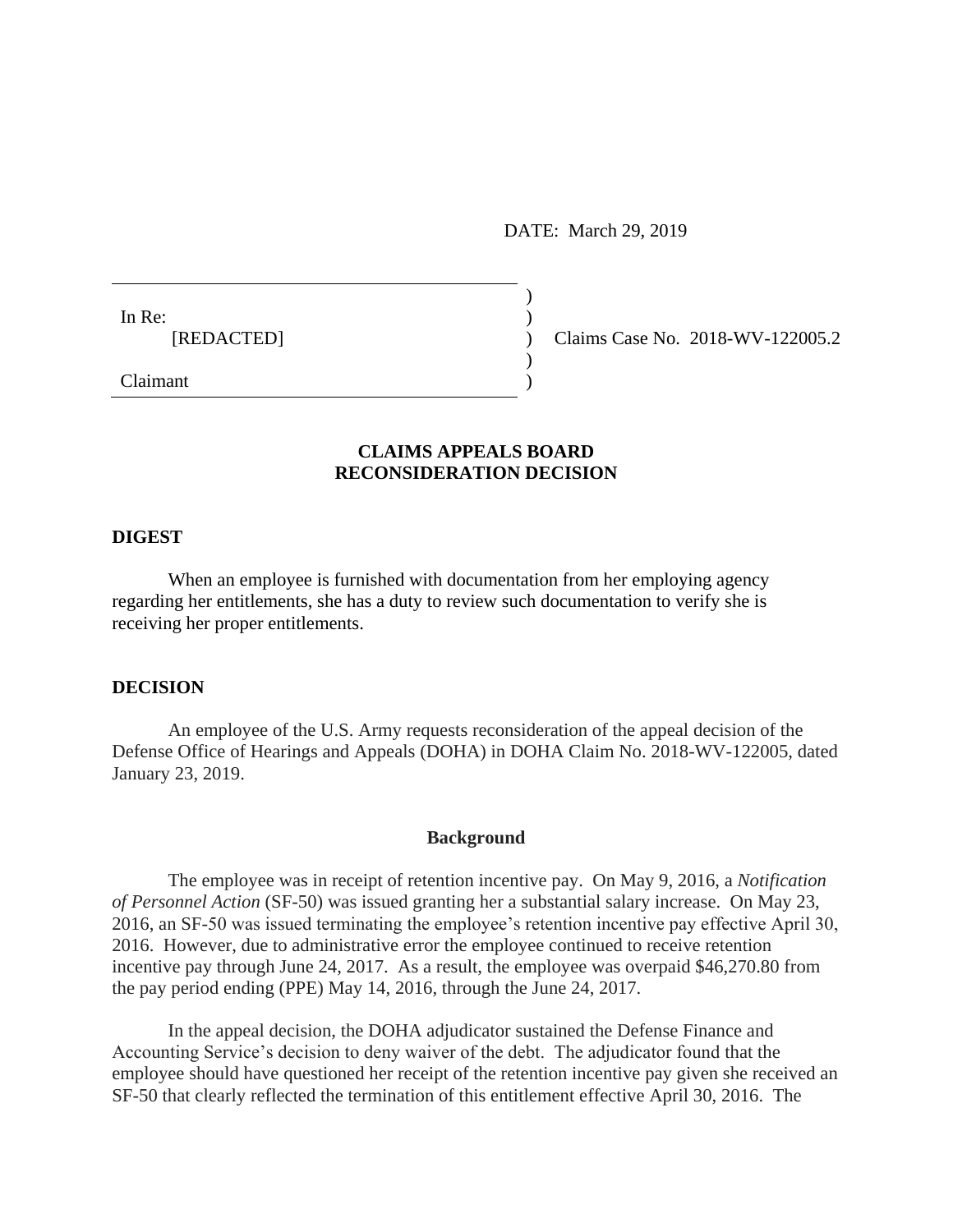adjudicator noted the absence of a retention incentive contract or other official documentation regarding the retention incentive aside from the SF-50 dated May 23, 2016, terminating the entitlement.

In her request for reconsideration, the employee describes the high tempo and stress of her work environment. She explains that when she was not on shift she simply was attempting to recover for the next shift. She states that she was never informed by email or verbally about the termination of retention incentive pay. She states that she never received the SF-50 issued on May 23, 2016, nor an email alerting her to the issuance of it. Therefore, she had no reason to believe that her retention incentive pay would expire.

## **Discussion**

Under 5 U.S.C. § 5584, we have the authority to waive collection of erroneous payments of salary an employee receives if collection would be against equity and good conscience and not in the best interests of the United States, provided there is no indication of fraud, misrepresentation, fault or lack of good faith on the part of the employee. We have consistently held that if an employee is furnished with documentation or information, which, if reviewed, would cause a reasonable person to be aware or suspect the existence of an error, but she fails to review such documents or otherwise fails to take corrective action, waiver will generally be denied. *See* DOHA Claims Case No. 2015-WV-050101.2 (August 26, 2015); and DOHA Claims Case No. 2011-WV-121602.2 (March 15, 2012).

In this case, the employee states that if she had received an email notifying her about the existence of the SF-50 issued on May 23, 2016, she would have assumed it related to her pay increase, not the termination of her retention incentive. Even if the employee did not receive notice by email of the SF-50 terminating her retention incentive, the record clearly reflects that it was posted to her electronic Official Personnel File (e-OPF) on May 23, 2016. We cannot stress enough the importance of a careful review by each employee of the pay data provided by the employing agency, including personnel actions documented to an employee's e-OPF. This pay data is specifically provided to the employee in order that they can verify the accuracy of their salary. Since the employee had access to her e-OPF, she was on notice as of May 23, 2016, that she was not entitled to retention incentive pay effective April 30, 2016. Under the circumstances, waiver is not appropriate.